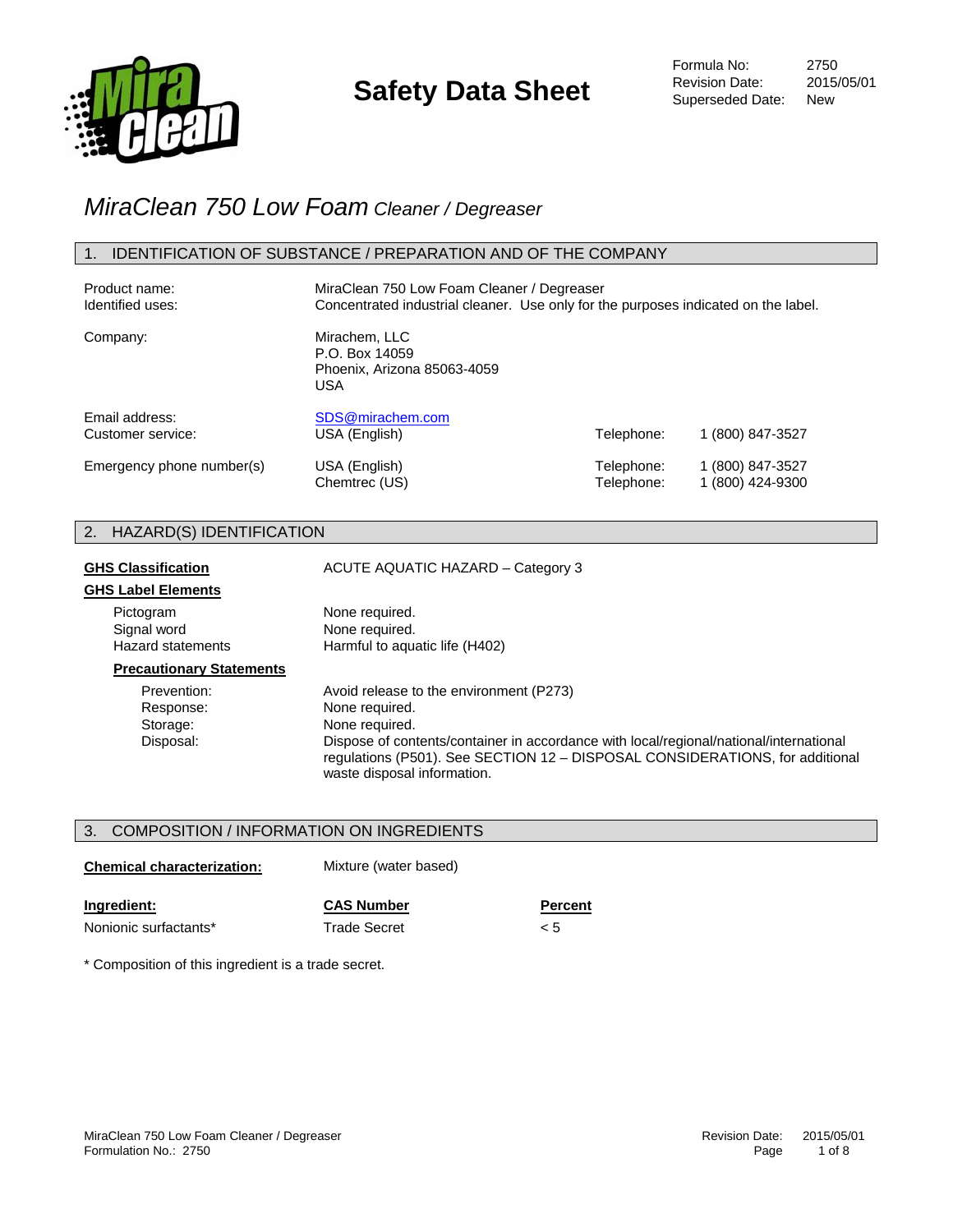## 4. FIRST AID MEASURES

| Protection of First-Aiders:                      | First aid responders should pay attention to self-protection and use the recommended<br>protective clothing (chemical resistant gloves, splash protection). If potential for<br>exposure exists refer to SECTION 8 - EXPOSURE CONTROLS / PERSONAL<br>PROTECTION, for specific personal protective equipment.                                                              |
|--------------------------------------------------|---------------------------------------------------------------------------------------------------------------------------------------------------------------------------------------------------------------------------------------------------------------------------------------------------------------------------------------------------------------------------|
| Inhalation:                                      | No adverse effects are anticipated. Remove to fresh air. If breathing is difficult, get<br>medical assistance.                                                                                                                                                                                                                                                            |
| Eye contact:                                     | May cause mild temporary irritation. If eye irritation develops, rinse cautiously with water<br>for several minutes. Remove contact lenses, if present and easy to do. Continue<br>rinsing. Get medical attention if eye irritation persists.                                                                                                                             |
| Ingestion:                                       | No adverse health effects are anticipated. If swallowed, treat symptomatically and<br>supportively. Wash out mouth with water. Do not induce vomiting unless directed to do<br>so by medical personnel. If adverse health effects develop, persist or are severe, seek<br>medical attention if you feel unwell. Never give anything by mouth to an unconscious<br>person. |
| Skin contact:                                    | No adverse effects expected. Prolonged or repeated exposure may cause mild irritation<br>or drying of skin. If on skin, wash with plenty of water. If irritation develops or persists,<br>get medical attention.                                                                                                                                                          |
| Symptoms and effects, both acute<br>and delayed: | Aside from the information provided above and below, no additional symptoms and<br>effects are anticipated.                                                                                                                                                                                                                                                               |
| Notes to physician:                              | No specific antidote. Treatment of exposure should be directed at the control of<br>symptoms and the clinical condition of the patient. Skin contact may aggravate pre-<br>existing dermatitis.                                                                                                                                                                           |

| 5. FIRE-FIGHTING MEASURES     |                                                                               |
|-------------------------------|-------------------------------------------------------------------------------|
| Suitable extinguishing media: | Water fog or fine spray. Dry chemical fire extinguishers. Carbon dioxide fire |

|                                                    | extinguishers. Foam. Alcohol resistant foams (ATC type) are preferred. General<br>purpose synthetic foams (including AFFF) or protein foams may function, but will be<br>less effective. Do not use direct water stream. May spread fire. |
|----------------------------------------------------|-------------------------------------------------------------------------------------------------------------------------------------------------------------------------------------------------------------------------------------------|
| Unusual fire and explosion hazards:                | In a fire or if heated, a pressure increase will occur and the container may burst.                                                                                                                                                       |
| Hazardous thermal decomposition<br>products:       | Decomposition products may include the following materials; carbon dioxide, carbon<br>monoxide, nitrogen oxides.                                                                                                                          |
| Special precautions for fire fighters:             | Promptly isolate the scene by removing all persons from the vicinity of the incident if<br>there is a fire. No action shall be taken involving personal risk or without suitable<br>training.                                             |
| Special protective equipment for<br>fire fighters: | Fire-fighters should wear appropriate protective equipment and self-contained breathing<br>apparatus (SCBA) with a full face-piece operated in positive pressure mode.                                                                    |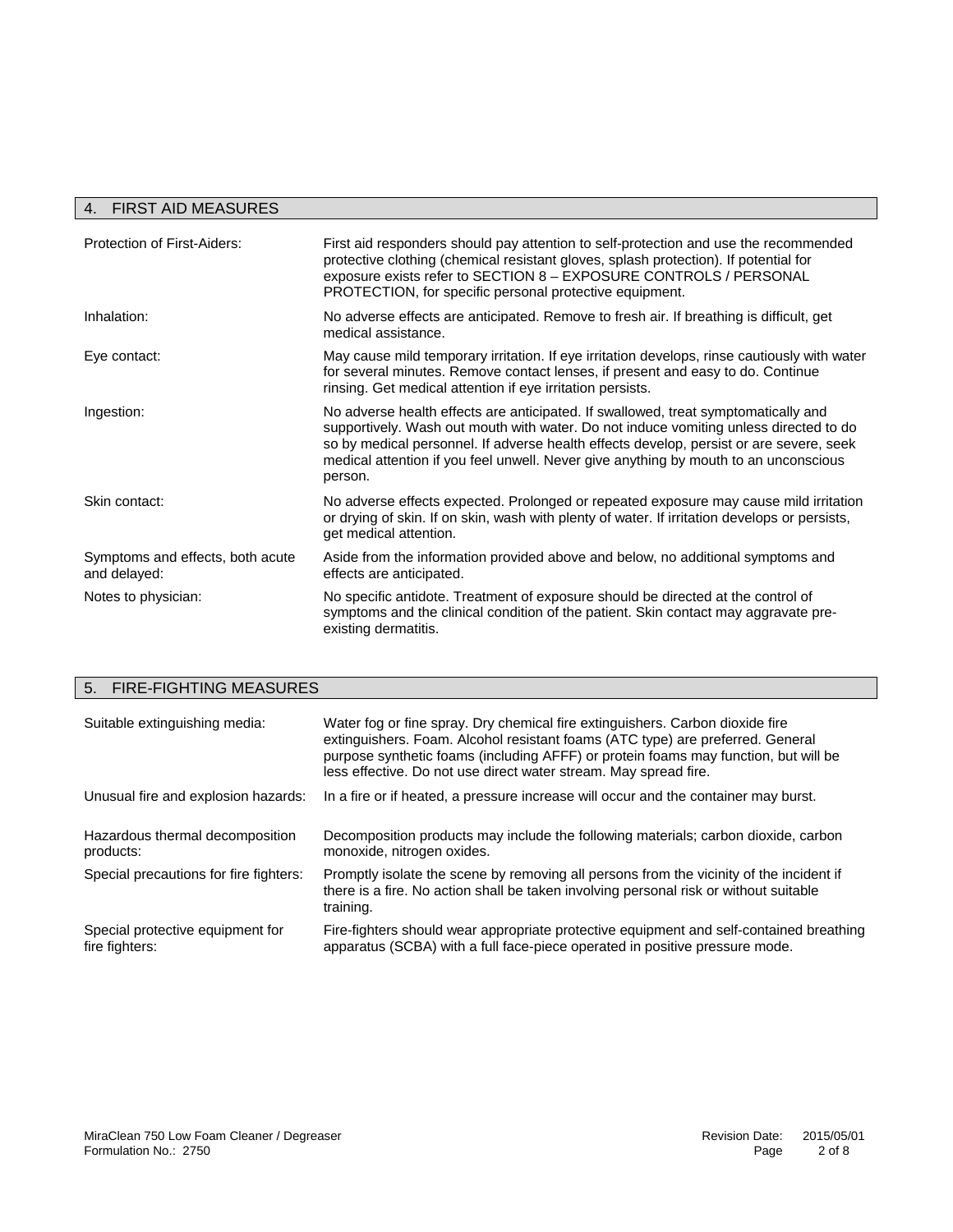## 6. ACCIDENTAL RELEASE MEASURES

| Personal precautions, protective<br>equipment and emergency<br>procedures: | Isolate area. Keep unnecessary and unprotected personnel from entering the area.<br>Spilled material may cause a slipping hazard. Use appropriate safety equipment. For<br>additional information, refer to SECTION 8 - EXPOSURE CONTROLS AND<br>PERSONAL PROTECTION. Refer to SECTION 7 - HANDLING AND STORAGE, for<br>additional precautionary measures.                                                              |
|----------------------------------------------------------------------------|-------------------------------------------------------------------------------------------------------------------------------------------------------------------------------------------------------------------------------------------------------------------------------------------------------------------------------------------------------------------------------------------------------------------------|
| Environmental precautions:                                                 | Prevent from entering into soil, ditches, storm sewers, waterways and/or ground water.<br>See SECTION 12 - ECOLOGICAL INFORMATION for additional information.                                                                                                                                                                                                                                                           |
| Methods for cleaning up:                                                   | Contain spilled material; keep from entering soil, surface waters or sewers.                                                                                                                                                                                                                                                                                                                                            |
|                                                                            | Small Spills: Clean up with absorbent and collect absorbent for disposal in accordance<br>with Federal, State or local disposal requirements.                                                                                                                                                                                                                                                                           |
|                                                                            | Large Spills: Dike or otherwise contain spilled material to insure runoff does not reach a<br>waterway. Collect and drum off material for disposal in accordance with Federal, State<br>or local disposal requirements. Notify local, state or federal authorities if required. Rinse<br>with water. See SECTION 13 - DISPOSAL CONSIDERATIONS and SECTION $15$ -<br>REGULATORY REQUIREMENTS for additional information. |

## 7. HANDLING AND STORAGE

| Precautions for safe handling:                               | Avoid contact with eyes. Keep container closed. Promptly clean up spills. See<br>SECTION 8 - EXPOSURE CONTROLS / PERSONAL PROTECTION for additional<br>information. |
|--------------------------------------------------------------|---------------------------------------------------------------------------------------------------------------------------------------------------------------------|
| Conditions for safe storage,<br>including incompatibilities: | Keep containers tightly closed. Protect from freezing; may rupture or degrade product.<br>Store between 40°F (4°C) and 110°F (43°C). Keep out of reach of children. |
|                                                              | The shelf life for unopened containers stored under the above conditions is 60 months<br>from the date on the package.                                              |
| Recommended packaging<br>materials:                          | Use original container or clean plastic (polyethylene) containers.                                                                                                  |

## 8. EXPOSURE CONTROLS / PERSONAL PROTECTION

| Control parameters:     | None established (under ACGIH or OSHA.)                                                                                                                                                                                                                                                                 |
|-------------------------|---------------------------------------------------------------------------------------------------------------------------------------------------------------------------------------------------------------------------------------------------------------------------------------------------------|
| Engineering controls:   | No special requirements. Good general ventilation should be sufficient to control worker<br>exposure to airborne contaminants.                                                                                                                                                                          |
| Eye/Face protection:    | Wear safety glasses with side shields and/or chemical goggles where conditions may<br>cause eye exposure.                                                                                                                                                                                               |
| Skin protection:        | Under intended handling conditions, no protective clothing should be needed. Use<br>protective clothing as required for the situation. Where diluted product is heated to<br>> 120°F, wear thermal protective gloves, sleeves and apron.                                                                |
| Hand protection:        | Under intended handling conditions, no protective gloves are required. Use protective<br>gloves as required for the situation. Nitrile, vinyl or latex gloves of 4 mil thickness or<br>greater are recommended. Where diluted product is heated to $>120^{\circ}$ F, wear thermal<br>protective gloves. |
| Respiratory protection: | Under intended handling conditions, no respiratory protection should be needed.                                                                                                                                                                                                                         |
| Personal hygiene:       | Use good personal hygiene. Do not consume or store food in the work area. Wash<br>hands before smoking or eating.                                                                                                                                                                                       |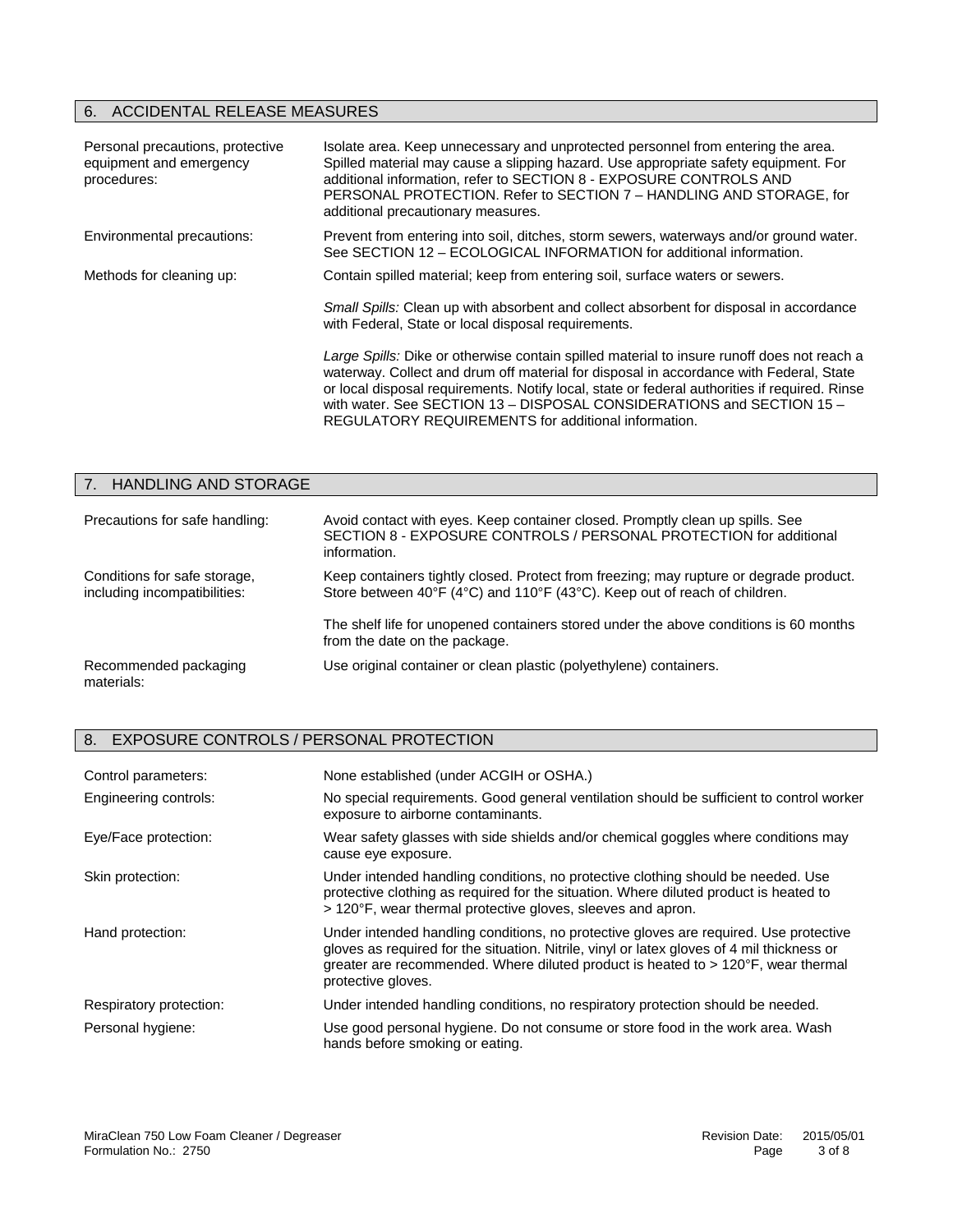## 9. PHYSICAL AND CHEMICAL PROPERTIES

| Appearance:              | Clear pourable liquid,<br>water-white to light yellow | Vapor pressure @ 20°C<br>@ 20°C   | 17.5 (equal to water)<br>0.001 mm Hg* (Composite) |
|--------------------------|-------------------------------------------------------|-----------------------------------|---------------------------------------------------|
| Odor:                    | Mild detergent                                        | $@37^{\circ}C$                    | 0.001 mm Hg* (Composite)                          |
| <b>Odor threshold:</b>   | Not available                                         | Vapor density (air $= 1$ )        | > 1                                               |
| pH:                      | $9.5 - 10.0$                                          | <b>Relative density:</b>          | Not established                                   |
| pH at use dilution (20%) | $9.0 - 9.5$                                           | Solubility in water:              | Complete                                          |
| <b>Melting point:</b>    | Not applicable to liquids                             | <b>Partition coefficient:</b>     | Not established                                   |
| <b>Freezing point:</b>   | $32^{\circ}F(0^{\circ}C)$                             | Auto-ignition temperature:        | Not established                                   |
| Initial boiling point:   | 212°F (100°C)                                         | <b>Decomposition temperature:</b> | Not established                                   |
| Flash point:             | Not established                                       | Viscosity @ 20°C:                 | $<$ 100 cSt                                       |
| <b>Evaporation rate:</b> | Not established                                       | Liquid density @ 20°C:            | 0.995 $g/cm^{3}$                                  |
| <b>Flammability:</b>     | Not classified                                        | VOC**. undiluted                  | 75 g/l (0.62 lb./gal)                             |
| Flammable limits in air: |                                                       | use dilution (33%)                | 25 g/l (0.21 lb./gal)                             |
| Upper explosive limit:   | Not established                                       | use dilution (20%)                | 12 g/l (0.10 lb./gal)                             |
| Lower explosive limit:   | Not established                                       |                                   |                                                   |

\* Absolute (calculated)<br>\*\* The VOC in this prod

The VOC in this product has a vapor pressure of less than 0.1 mm Hg. Under many jurisdictions, this is classified as a low vapor pressure VOC. This material is *not* listed as a "Hazardous Air Pollutant (HAP)" under the Clean Air Act (CAA) list of volatile or organic hazardous air pollutants.

## 10. STABILITY AND REACTIVITY

| Chemical stability & reactivity:    | The product is stable                                                                |
|-------------------------------------|--------------------------------------------------------------------------------------|
| Possibility of hazardous reactions: | Under normal conditions of storage and use, hazardous polymerization will not occur. |
| Conditions to avoid:                | No specific data.                                                                    |
| Incompatible materials:             | Avoid contact with strong acids, strong bases or strong oxidizers.                   |
| Hazardous decomposition             | Under normal conditions of storage and use, hazardous decomposition products should  |
| products:                           | not be produced.                                                                     |

## 11. TOXICOLOGICAL INFORMATION

The GHS health hazard classifications have been calculated adhering to GHS guidelines for mixtures. The Acute Toxicity Estimates for this mixture  $(ATE_{mix})$  are representative of these calculations.

#### **Acute Toxicity:**

| Oral:                                 | Not classified.                                                                     | $LD_{50}$ ATE $_{mix}$       | > 2500 mg/kg |
|---------------------------------------|-------------------------------------------------------------------------------------|------------------------------|--------------|
| Dermal:                               | Not classified.                                                                     | $LD_{50}$ ATE <sub>mix</sub> | > 2500 mg/kg |
| Inhalation:                           | No relevant data available.                                                         |                              |              |
| Other routes:                         | Not applicable.                                                                     |                              |              |
| Skin corrosion/irritation:            | Does not meet the requirements for classification. Non-irritating.                  |                              |              |
| Serious eye damage/irritation:        | Does not meet the requirements for classification. Non-irritation.                  |                              |              |
| Skin sensitization:                   | No component of this mixture is known to be a skin sensitizer.                      |                              |              |
| Respiratory sensitizer:               | No relevant data available.                                                         |                              |              |
| <b>Chronic Toxicity:</b>              |                                                                                     |                              |              |
| Mutagenicity:                         | No component in this mixture is known to be a mutagen or genotoxin.                 |                              |              |
| Carcinogenicity:                      | No component of this mixture is listed by IARC, NTP, OSHA or ACGIH as a carcinogen. |                              |              |
| Teratogenicity:                       | No component in this mixture is known to be a teratogen.                            |                              |              |
| Developmental / fertility<br>effects: | No known significant effects or critical hazards.                                   |                              |              |
| Specific Target Organ Toxicity        | Single dose:                                                                        | No relevant data available.  |              |
| (STOT)                                | Repeat exposure:                                                                    | No relevant data available.  |              |
| Aspiration hazard:                    | No relevant data available.                                                         |                              |              |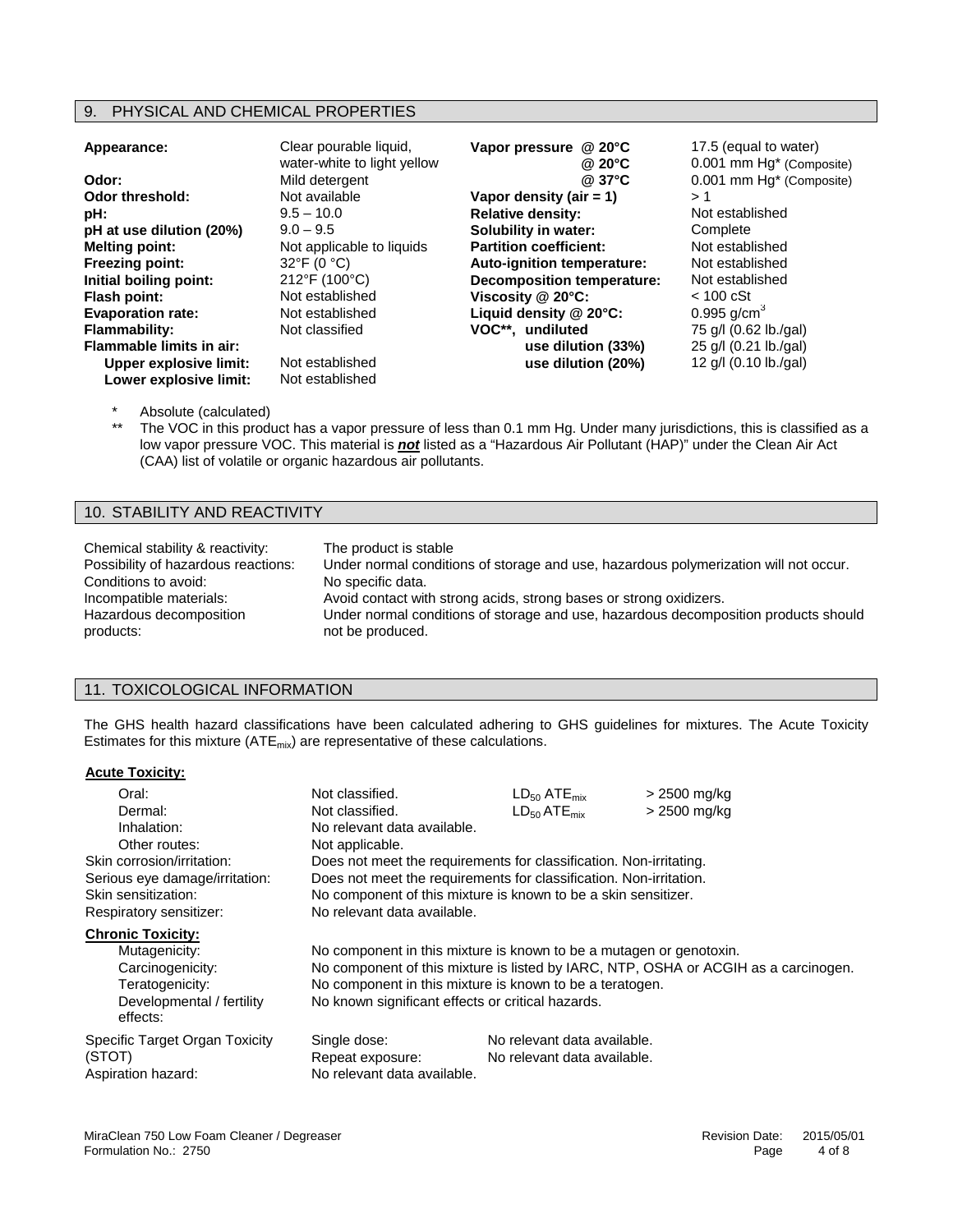### 12. ECOLOGICAL INFORMATION

The GHS Environmental hazard classifications have been calculated adhering to GHS guidelines for mixtures. The Acute Aquatic Toxicity Estimates for this mixture  $(ATE<sub>mix</sub>)$  are representative of these calculations.

#### **Aquatic Toxicity:**

| <b>Acute Aquatic Toxicity</b>                                                     | Fish<br>Crustacea<br>Algae                                 | Category 3<br>Category 3<br>No relevant data available.                        | $LC_{50}$ ATE <sub>mix</sub><br>EC <sub>50</sub> ATE <sub>mix</sub> | $> 10$ but < 100 mg/l<br>$> 10$ but < 100 mg/l |
|-----------------------------------------------------------------------------------|------------------------------------------------------------|--------------------------------------------------------------------------------|---------------------------------------------------------------------|------------------------------------------------|
| <b>Chronic Aquatic Toxicity</b>                                                   | promelas.                                                  | Does not meet the requirements for classification. NOEC > 100 mg/l, Pimephales |                                                                     |                                                |
| Persistence and degradability:<br>Bioaccumulative potential:<br>Mobility in soil: | No relevant data available.<br>No relevant data available. | The individual components of this mixture are readily biodegradable.           |                                                                     |                                                |

#### 13. DISPOSAL CONSIDERATIONS

The generation of waste should be avoided or minimized wherever possible. Empty containers may retain some product residues. Rinse container before disposal. Dispose of surplus and non-recyclable products via a licensed waste disposal contractor. Disposal of this product, solutions and any by-products should at all times comply with the requirements of environmental protection and waste disposal legislation and any regional local authority requirements. Avoid dispersal of spilled material and runoff with soil and waterways.

RCRA Classification: Unused disposed material is *not* a RCRA Hazardous Waste.

Note: Chemical additions to, processing of, or otherwise altering this material may make this waste management information incomplete, inaccurate, or otherwise inappropriate. Furthermore, State and local waste disposal requirements may be more restrictive or otherwise different from Federal laws and regulations.

### 14. TRANSPORT INFORMATION

| UN Number:                      | N/A                                       | <b>Transportation Hazard Class:</b> | N/A           |
|---------------------------------|-------------------------------------------|-------------------------------------|---------------|
| UN Proper Shipping Name:        | N/A                                       | <b>UN Packing Group:</b>            | None          |
|                                 |                                           |                                     |               |
| ADR (EU Carriage):              | Not regulated                             | RID (Rail)                          | Not regulated |
| AND/ADNR (Inland water):        | Not regulated                             | ICAO/IATA (Air)                     | Not regulated |
| IMO/IMDG (Marine):              | Not regulated                             |                                     |               |
| DOT Shipping Name:              | Non-regulated                             | <b>DOT Hazard Classification:</b>   | N/A           |
| <b>NMFC Freight Class:</b>      | Compound, Cleaning Fluid, NOI 48580 Sub 3 |                                     |               |
| <b>HS Tariff Classification</b> | 3402.90.5030                              |                                     |               |
| (Schedule B)                    |                                           |                                     |               |

Special Precautions: No known special precautions.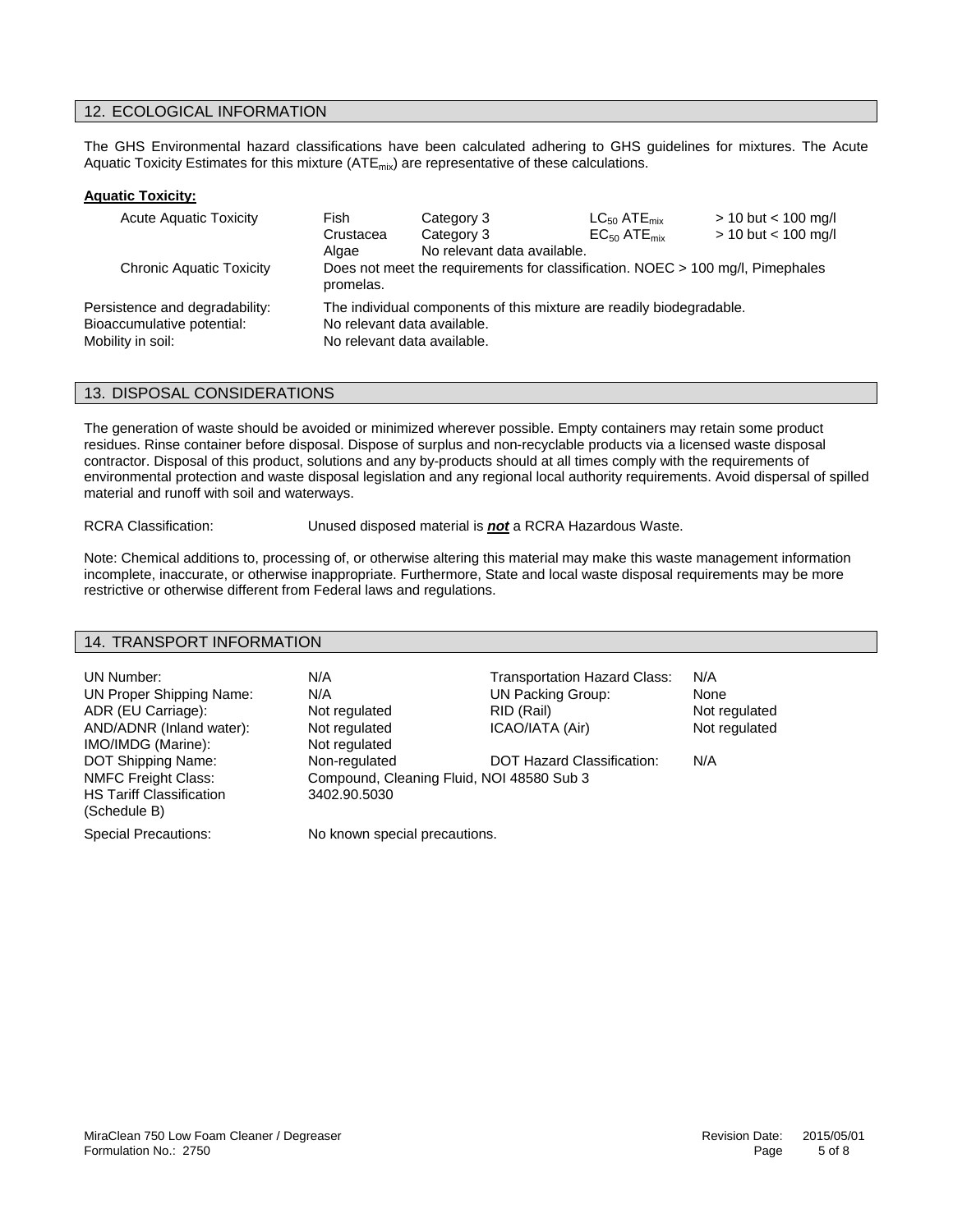## 15. REGULATORY INFORMATION

## **US Federal Regulations**

| <b>SARA Title III</b>                                                 |                                                                                                                                                                                                                                                                                                                                               |                                 |  |
|-----------------------------------------------------------------------|-----------------------------------------------------------------------------------------------------------------------------------------------------------------------------------------------------------------------------------------------------------------------------------------------------------------------------------------------|---------------------------------|--|
| Section 302 - Extremely<br>Hazardous Substance                        | This product does not contain chemicals at levels which require reporting under this<br>statue.                                                                                                                                                                                                                                               |                                 |  |
| Section 302.4 & 304:<br><b>CERCLA: Hazardous</b><br><b>Substances</b> | Releases of this product to air, land, or water are not reportable to the National Response<br>Center under the Comprehensive Environmental Response, Compensation, and Liability<br>Act (CERCLA) or to state and local emergency planning committees under the Superfund<br>Amendments and Reauthorization Act (SARA) Title III Section 304. |                                 |  |
| Sections 311 & 312                                                    | Immediate (acute) Health Hazard<br>Delayed (chronic) Health Hazard<br>Fire Hazard<br>Reactive Hazard<br>Sudden Release of Pressure                                                                                                                                                                                                            | No.<br>No.<br>No.<br>No.<br>No. |  |
| Section 313                                                           | This product does not contain chemicals at levels which require reporting under this<br>statue.                                                                                                                                                                                                                                               |                                 |  |
| <b>TSCA</b>                                                           | All chemical substances in this material are included on or exempted from listing on the<br><b>TSCA Inventory of Chemical Substances.</b>                                                                                                                                                                                                     |                                 |  |

## **US State Regulations**

| Arizona      | Maricopa County                                                                           | Under the definitions of Rule 331, this product is considered a Low-VOC cleaner.                                                                                                                                                                                                                                                                                                                                                                             |
|--------------|-------------------------------------------------------------------------------------------|--------------------------------------------------------------------------------------------------------------------------------------------------------------------------------------------------------------------------------------------------------------------------------------------------------------------------------------------------------------------------------------------------------------------------------------------------------------|
| California   | California Safe<br>Drinking Water and<br><b>Toxic Enforcement</b><br>Act (Proposition 65) | This product does not contain any materials currently listed by California as<br>chemicals known to cause cancer or known to have reproductive toxicity under<br>Proposition 65.                                                                                                                                                                                                                                                                             |
|              | <b>BAAQMD</b>                                                                             | This product meets the requirements of the Bay Area Air Quality Management<br>District Regulation 8, Rule 16 when used at a 1:1 dilution with water. The VOC<br>content at this dilution is 37 grams/liter (0.31 pounds/gallon) with a composite partial<br>pressure at 20°C of less than 1mm Hq.                                                                                                                                                            |
|              | <b>SCAQMD</b>                                                                             | This product meets the requirements of South Coast Air Quality Management<br>District (SCAQMD) Rule 1171 for Solvent Cleaning. When used at the<br>recommended use dilution of 2:1 or greater the VOC content is 25 grams/Liter (0.21<br>pounds/gallon) with a composite partial pressure at $20^{\circ}$ C of less than 1 mm Hg.                                                                                                                            |
| Pennsylvania | Hazardous<br>Substances List                                                              | This product does not contain chemicals at levels which require reporting under this<br>statue.                                                                                                                                                                                                                                                                                                                                                              |
| Georgia      | Rule 391-3-02                                                                             | At use dilution, this product is greater than 80% water which qualifies this as an<br>"Aqueous Cleaning Solvent". As an "Aqueous Cleaning Solvent" this product is<br>exempt from Rule 391-3-02.                                                                                                                                                                                                                                                             |
| Michigan     | Rule R 336.1281 &<br>R 336.1212                                                           | The absolute (composite) vapor pressure of this product in either concentrated or<br>diluted form is less than 0.1 mm Hg under standard conditions. Part (e) under R<br>336.1281 exempts this product from the requirement for a "Permit to Install". The<br>vapor pressure for this product exempts it from the recordkeeping requirements of R<br>366.1212 as indicated in Part (3)(b) and clarified by MDEQ interoffice<br>communication of July 5, 2011. |
| <b>Texas</b> | <b>Texas Rule 106.454</b><br>- Degreasing Units                                           | Under this rule, this product is classified as a zero VOC product. The true vapor<br>pressure is calculated to be $< 0.6$ pounds per square inch, absolute (psia) at an<br>operating temperature of 100°F. This product meets the requirements of section<br>(2)(C) for a remote reservoir cleaner and as such Section (1)(A) (i) and (ii) do not<br>apply. Completion of Form PI-7 and monthly record keeping is not required.                              |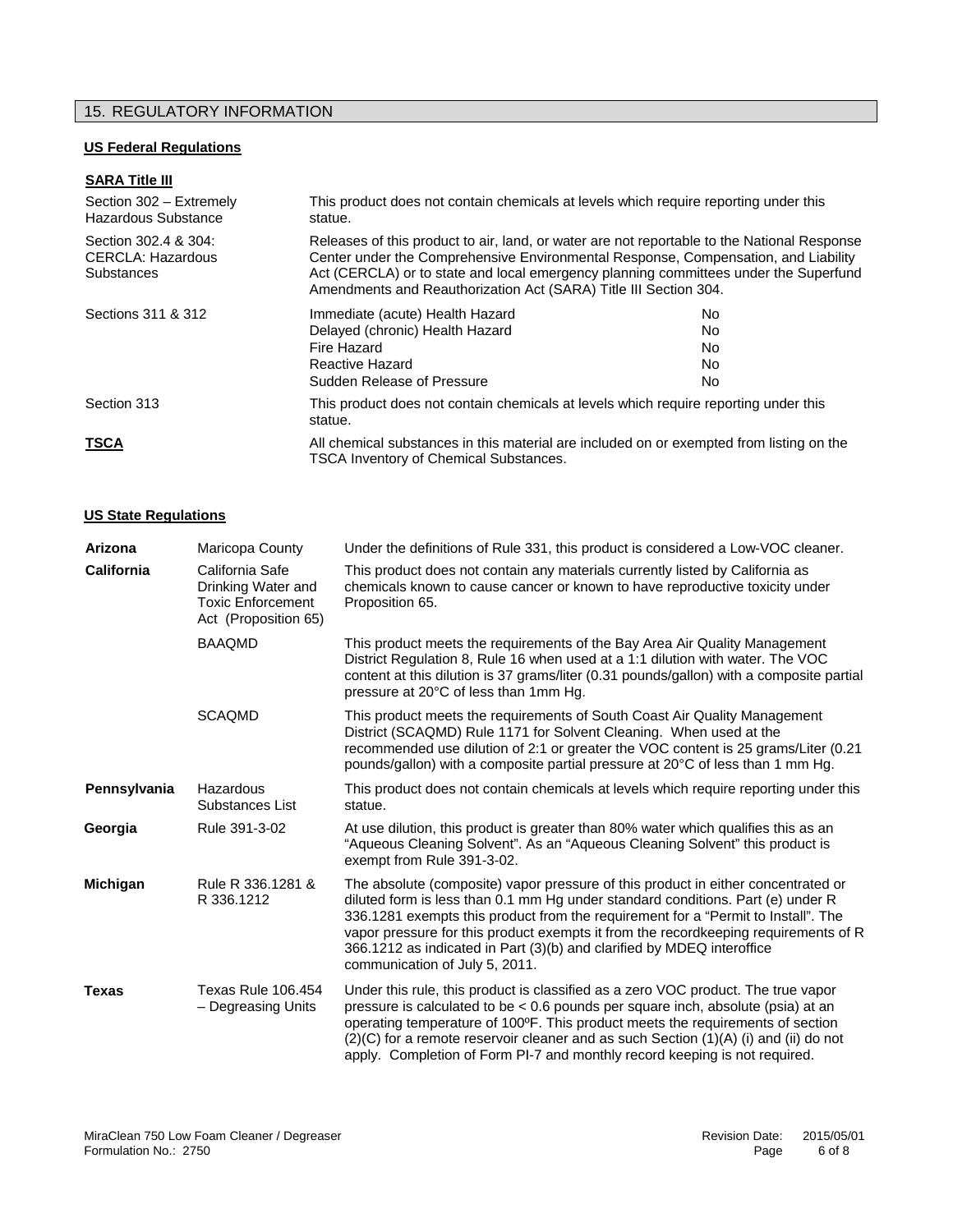### **International Regulatory Information**

Notice: The information herein is presented in good faith and believed to be accurate as of the effective date shown above. However, no warrantee, express or implied is given. Regulatory requirements are subject to change and may differ from one location to another; it is the buyer's responsibility to ensure that its activities comply with their Federal, State/Province, and local laws. The following specific information is made for the purpose of complying with numerous specific foreign regulations.

#### **Country Substance (Chemical) Inventories**

| Australia            | <b>AICS</b>   | The individual components of this mixture are listed.                                                                                   |
|----------------------|---------------|-----------------------------------------------------------------------------------------------------------------------------------------|
| Canada               | <b>DSL</b>    | The individual components of this mixture are listed.                                                                                   |
| China                | <b>IECSC</b>  | All materials in this formulation are listed in the Inventory of Existing<br>Chemical Substances Produced or Imported in China (IECSC). |
| European Union       | <b>EINECS</b> | All materials in this formulation are EINECS listed. Not a hazardous<br>preparation according to the EC-Directive 88/379/EEC.           |
| Japan                | <b>ENCS</b>   | The individual components of this mixture are listed.                                                                                   |
| Korea                | KECI          | The individual components of this mixture are listed.                                                                                   |
| Philippines          | <b>PICCS</b>  | The individual components of this mixture are listed.                                                                                   |
| <b>United States</b> | TSCA          | All chemical substances in this material are included on or exempted<br>from listing on the TSCA Inventory of Chemical Substances.      |

#### **Other International Regulations:**

| Australia      | This product is not classified as hazardous according to criteria of Worksafe Australia.<br>Mirachem has reviewed Australia's List of Hazardous Substances and Australia's<br>Standard of the Uniform Scheduling of Drugs and Poisons and determined that no<br>ingredient in this product is listed in either listing. We have also verified with NICNAS at<br>the Australian National Occupational Health & Safety Commission (NOHSC) that all of<br>the components in this formulation are listed in the Australian Inventory of Chemical<br>Substances (AICS) and that no notification will be necessary under the Industrial<br>Chemicals (Notification and Assessment) Act 1989. |                                                                                                                                                              |  |
|----------------|----------------------------------------------------------------------------------------------------------------------------------------------------------------------------------------------------------------------------------------------------------------------------------------------------------------------------------------------------------------------------------------------------------------------------------------------------------------------------------------------------------------------------------------------------------------------------------------------------------------------------------------------------------------------------------------|--------------------------------------------------------------------------------------------------------------------------------------------------------------|--|
| Canada         | Non-controlled under WHMIS.                                                                                                                                                                                                                                                                                                                                                                                                                                                                                                                                                                                                                                                            |                                                                                                                                                              |  |
| China          | No material in this formulation is listed in the following:                                                                                                                                                                                                                                                                                                                                                                                                                                                                                                                                                                                                                            |                                                                                                                                                              |  |
|                | Catalog of Hazardous Chemicals<br>$\bullet$<br>Catalog of Highly Toxic Chemicals<br>$\bullet$<br>List of Toxic Chemicals Restricted to<br>$\bullet$<br>be Imported/Exported<br>Inventory of Prohibited Chemical<br>$\bullet$                                                                                                                                                                                                                                                                                                                                                                                                                                                           | Hazardous Chemicals for Priority<br>Management<br>Catalog of Precursors and Chemicals<br>used in Production of Narcotic Drugs<br>and Psychotropic Substances |  |
| European Union | EC Regulation 1907/2006 (the "REACH Regulation") – As of December 1, 2008, there<br>are no (pre-)registration requirements under the REACH Regulation with respect to this<br>product. For further information, please contact your local European distributor or<br>Mirachem at www.support@mirachem.com.                                                                                                                                                                                                                                                                                                                                                                             |                                                                                                                                                              |  |
|                | This product has "no classification" under the following acts; The Dangerous<br>Substances Directive (Directive 67/548/ECC, "DSD"), Dangerous Preparations Directive<br>(Directive 1999/45/EC. "DPD") or Regulation on classification, labeling and packaging of<br>substances and mixtures or "CLP Regulation" (EC No. 1272/2008).                                                                                                                                                                                                                                                                                                                                                    |                                                                                                                                                              |  |
| Japan          | This product meets the requirements of the Chemical Substance Control Law (MITI). All<br>of the chemical components are registered under ENCS. No component of this<br>formulation has been identified under the Pollutant Release and Transfer Register<br>(PRTR) or under the Industrial Safety & Health Law (ISHL). No component of this<br>formulation is listed as a poison or deleterious substance under the Poison &<br>Deleterious Substance Control Law (PDSCL).                                                                                                                                                                                                             |                                                                                                                                                              |  |
| Korea          | All materials in this formulation have ECL Serial Numbers. No material in this product is<br>made from animal by-products.                                                                                                                                                                                                                                                                                                                                                                                                                                                                                                                                                             |                                                                                                                                                              |  |